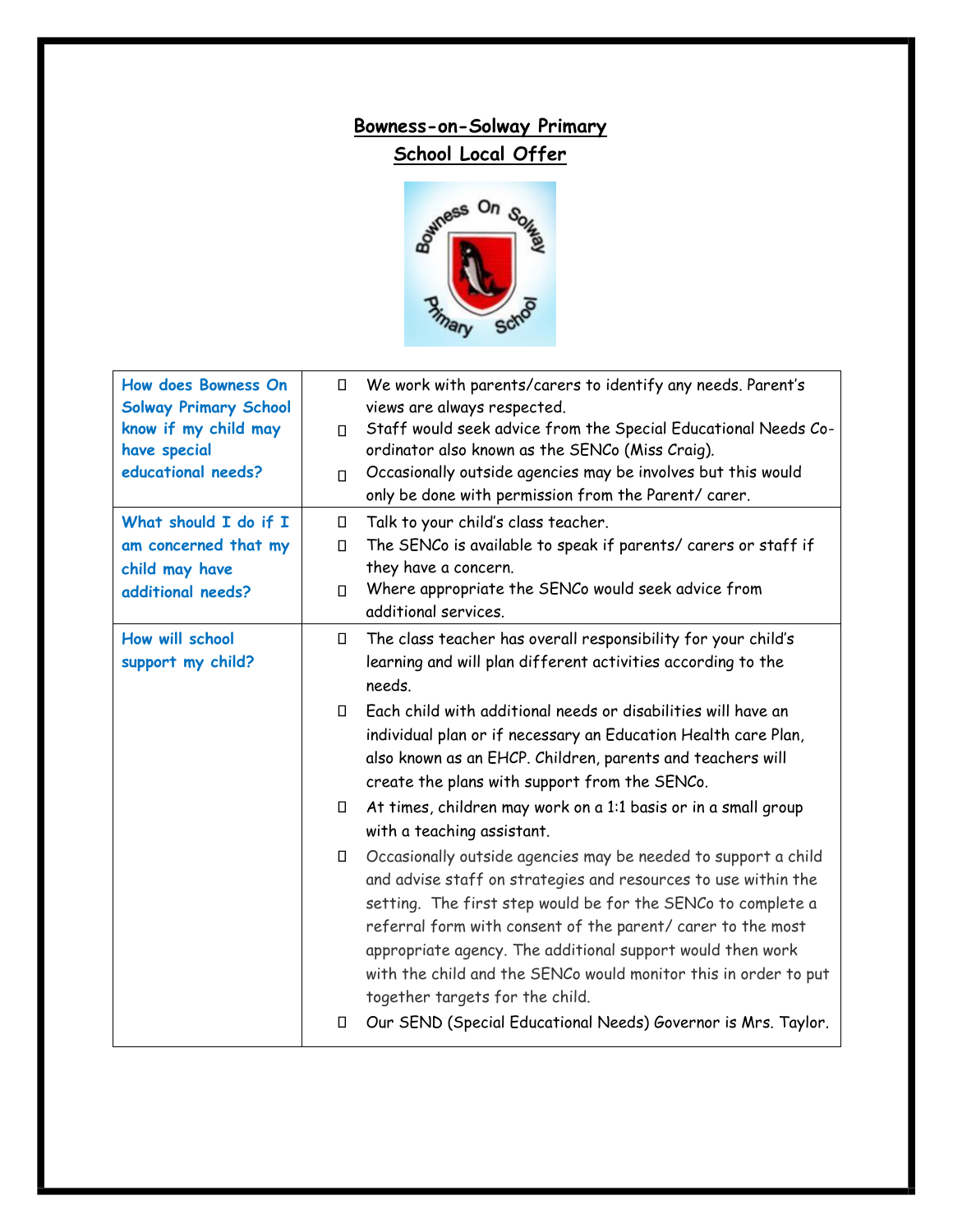| How will the<br>curriculum be matched<br>to my child's needs? |  | Teachers plan different activities to cater for the range of<br>needs within a class, this is known as differentiation.<br>$\Box$ If a child is identified as having additional needs then they will<br>have an individual plan known as a passport. The plan will include<br>individual targets for the child. The Class teacher will update<br>these three times a year and share a copy with the SENCo. A |
|---------------------------------------------------------------|--|--------------------------------------------------------------------------------------------------------------------------------------------------------------------------------------------------------------------------------------------------------------------------------------------------------------------------------------------------------------------------------------------------------------|
|---------------------------------------------------------------|--|--------------------------------------------------------------------------------------------------------------------------------------------------------------------------------------------------------------------------------------------------------------------------------------------------------------------------------------------------------------------------------------------------------------|

|                                                                                      |        | copy will be discussed with Parents and they will be given a copy<br>to take home.                                                                                                                                                       |
|--------------------------------------------------------------------------------------|--------|------------------------------------------------------------------------------------------------------------------------------------------------------------------------------------------------------------------------------------------|
|                                                                                      | Π.     | In some cases additional resources may be needed to support a<br>child within a class e.g. sloping board.                                                                                                                                |
| How will I know how<br>my child is doing?                                            | Π.     | Teachers will send home copies of completed targets to<br>celebrate this achievement with you.                                                                                                                                           |
|                                                                                      | Π.     | You will be invited into school to discuss your child's progress.                                                                                                                                                                        |
|                                                                                      | $\Box$ | Appointments can be made to discuss progress with your child's<br>class teacher and/ or Miss Craig.                                                                                                                                      |
| How will you help me<br>to support my child's<br>learning?                           | Π.     | The class teacher will give you a copy of your child's targets and<br>suggest activities that would support your child at home. In<br>addition to this resources may be created for you to support<br>your child at home.                |
|                                                                                      | 0      | Miss Craig is also available to suggest strategies that may help<br>your child at home.                                                                                                                                                  |
|                                                                                      | П.     | If additional services has been accessed such as a Speech and<br>Language Therapist or an Educational Psychologist then they<br>may also be able to offer advice to support your child at home.                                          |
| What support do you<br>have in place to<br>support my child's<br>overall well-being? | 0      | We talk with children on a regular basis in relation to our<br>onepage- profiles. A one page profile is a holistic approach to<br>looking after the child and recognising what helps them to<br>learn.                                   |
|                                                                                      | Π.     | We administer medicine when given written consent by Parents/<br>Guardians. Please see our Medical Policy for further details.                                                                                                           |
| What specialist<br>services are available<br>or accessed by the<br>school?           | П.     | We have a variety of experienced and trained staff in our<br>school, including those trained in reading intervention, speech<br>and language, behaviour management, early support, dyslexia,<br>maths recovery and paediatric first aid. |
|                                                                                      | П.     | In addition to this we use other services when appropriate such<br>as an Education Psychologist, Speech and Language Therapist,<br>Specialist Advisory Teachers and the school nurse.                                                    |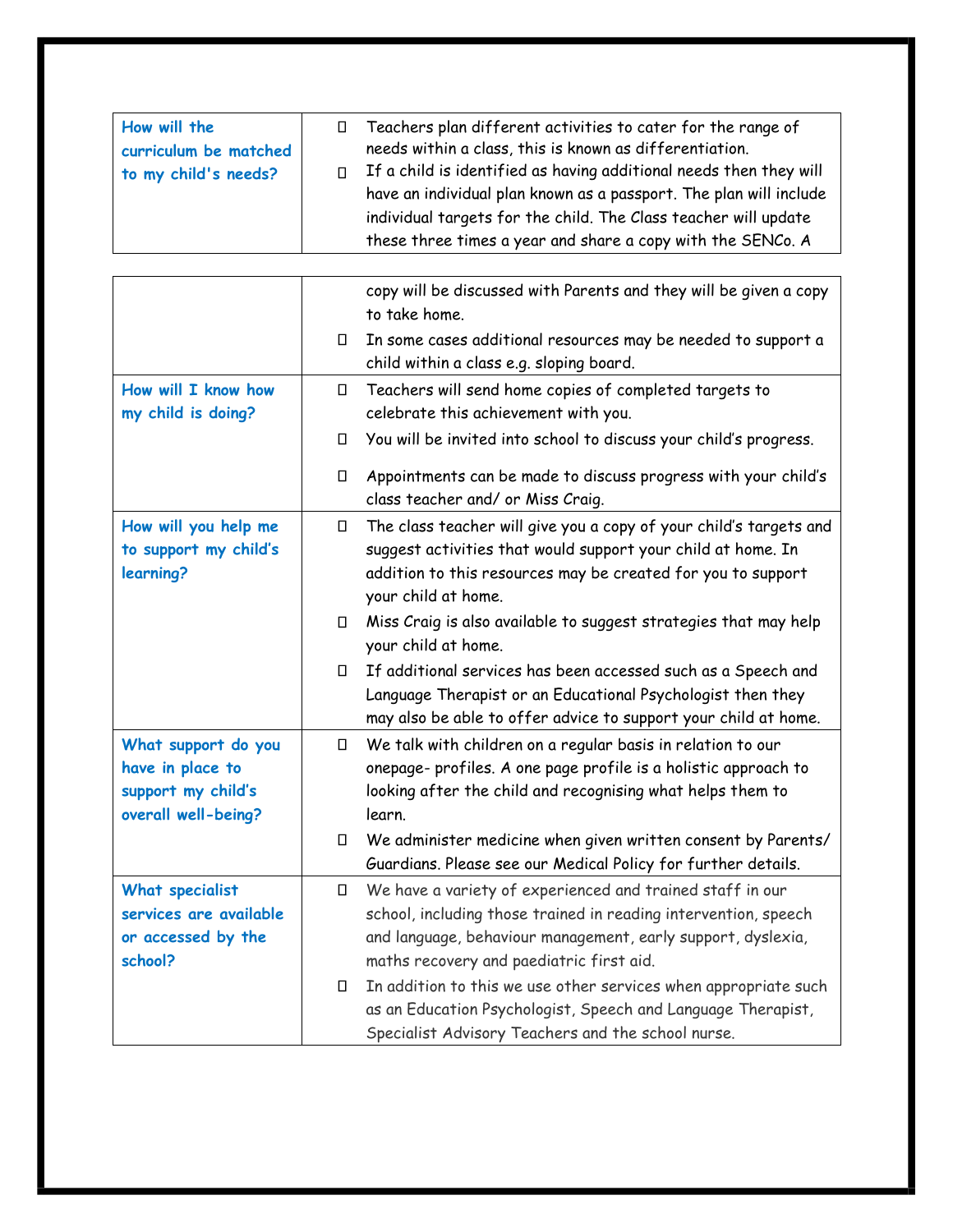| What training are the<br>staff supporting<br>children and young<br>people with SEND had<br>or are having?                   | Π.                    | Additional training is undertaken in relation to the needs of the<br>children within the school.                                                                                                                                                                                                                                                                                                                                                                                                                                                                                                                                         |
|-----------------------------------------------------------------------------------------------------------------------------|-----------------------|------------------------------------------------------------------------------------------------------------------------------------------------------------------------------------------------------------------------------------------------------------------------------------------------------------------------------------------------------------------------------------------------------------------------------------------------------------------------------------------------------------------------------------------------------------------------------------------------------------------------------------------|
| How will my child be<br>included in activities<br>outside this classroom<br>including school trips?                         | $\Box$<br>$\Box$      | Activities and school trips are available to all children within<br>the school.<br>Special advisory teachers support teachers to create risk<br>assessments where appropriate.                                                                                                                                                                                                                                                                                                                                                                                                                                                           |
| How accessible is the<br>school?                                                                                            | $\Box$<br>$\Box$      | At Bowness on Solway School we are committed to an inclusive<br>curriculum and increasing access to the school's facilities. We<br>have an accessibility plan which aims to cater for all children<br>regardless of need or disability.<br>We are happy to discuss access requirements further should<br>you need more detail.                                                                                                                                                                                                                                                                                                           |
| How will the school<br>prepare and support<br>my child to join the<br>school or the next<br>stage of education<br>and life? | $\Box$<br>0<br>$\Box$ | Visit days for Children and Parents allow for a smooth<br>transition when starting school. We have close links with our<br>local secondary school Nelson Thomlinson and by inviting them<br>into the school before children attend secondary allows for<br>them to develop their knowledge and understanding of the<br>needs of children.<br>Additional visits to secondary schools can be arranged in order<br>to ensure a smooth transition for the children.<br>Miss Craig liaises with the SENCo from Nelson Thomlinson and<br>other schools where necessary to pass on the relevant<br>information about the needs of the children. |
| How are the<br>school's resources<br>allocated and<br>matched to<br>children's special<br>educational needs?                | П                     | The SEN budget is used to purchase additional resources or for<br>additional support according to the children's needs.                                                                                                                                                                                                                                                                                                                                                                                                                                                                                                                  |
| How is the decision<br>made about what type<br>and how much support<br>my child will receive?                               | $\Box$                | Staff track children's progress half termly and would alert the<br>SENCo to any concerns they may have. Support will be decided<br>through discussions with staff, parents and any external<br>agencies where appropriate.                                                                                                                                                                                                                                                                                                                                                                                                               |